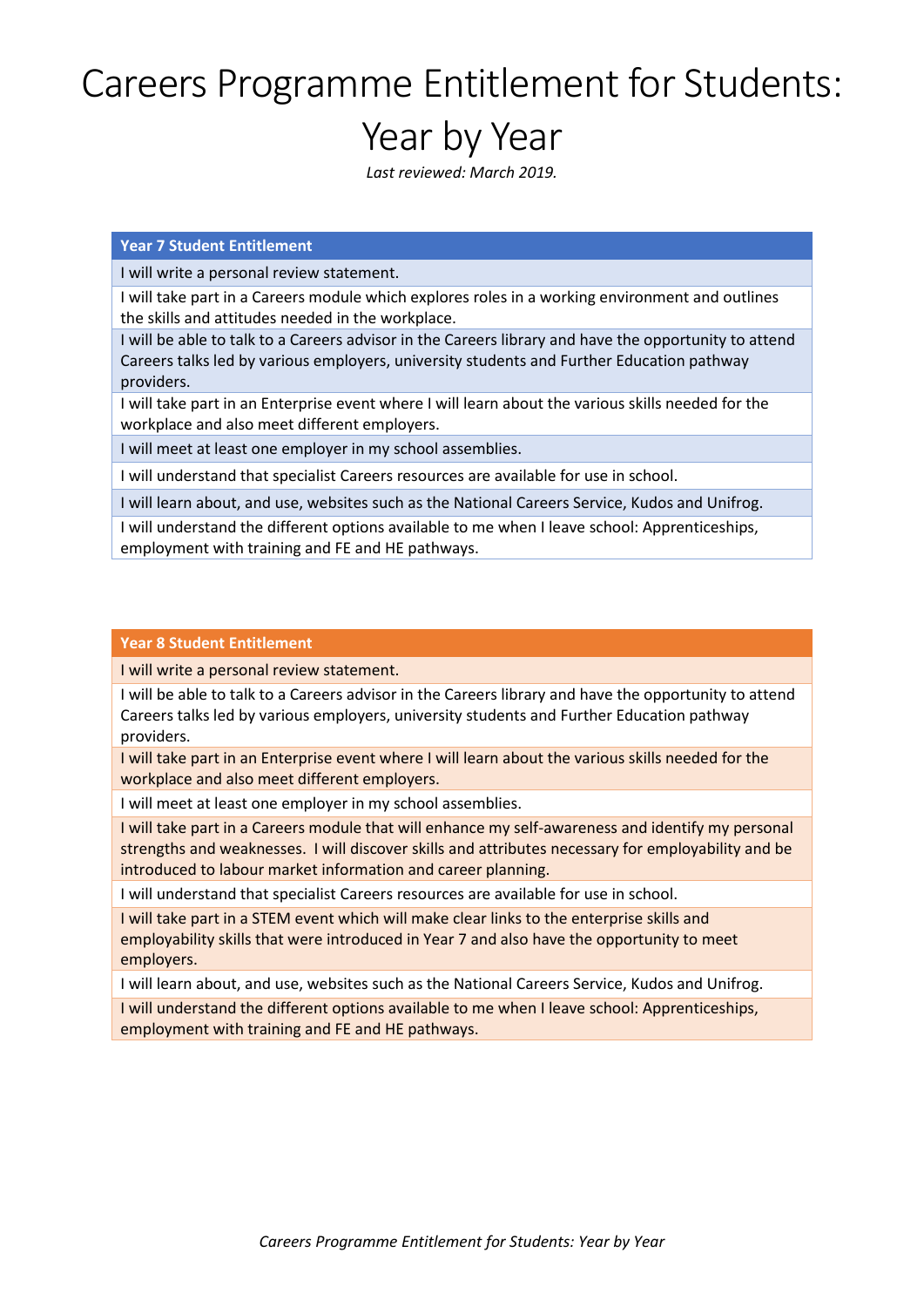**Year 9 Student Entitlement**

I will write a personal review statement.

I will be able to talk to a Careers advisor in the Careers library and have the opportunity to attend Careers talks led by various employers, university students and Further Education pathway providers.

I will take part in an Enterprise event where I will learn about the various skills needed for the workplace and also meet different employers.

I will meet at least one employer in my school assemblies.

I will understand that specialist Careers resources are available for use in school.

I will be introduced to the Careers library and have the opportunity to investigate a range of ICTbased Careers information to assist the transition to the KS4 programme.

I will take part in a programme unit to help me choose my GCSE options; this will include issues such as encouraging aspiration, the decision-making process, equal opportunities and options post-16 and -18.

I will learn about, and use, websites such as the National Careers Service, Kudos and Unifrog.

I will understand the different options available to me when I leave school: Apprenticeships, employment with training and FE and HE pathways.

I will be able to understand and interpret labour market information.

### **Year 10 Student Entitlement**

I will write a personal review statement.

I will be able to talk to a Careers advisor in the Careers library and have the opportunity to attend Careers talks led by various employers, university students and Further Education pathway providers.

I will take part in an Enterprise event where I will learn about the various skills needed for the workplace and also meet different employers.

I will meet at least one employer in my school assemblies.

I will understand that specialist Careers resources are available for use in school.

I will learn about, and use, websites such as the National Careers Service, Kudos and Unifrog.

I will receive information relating to securing a work experience placement:

- how to write a letter of application and conduct myself during interview
- how to make an appropriate phone call
- the practical arrangements for the placement
- set personal targets for work experience
- take part in a briefing session before the placement
- take part in a debriefing session after the placement

## I will write a CV.

I will understand the different options available to me when I leave school: Apprenticeships, employment with training and FE and HE pathways.

I will compile a Record of Achievement as evidence of my employability and entrepreneurial skills, by writing documents such as a CV, personal statement, employment history and career action plan.

I will be able to understand and interpret labour market information.

I will take part in two workshop activities in order to find out more about Sixth Forms, FE colleges and training opportunities and employment.